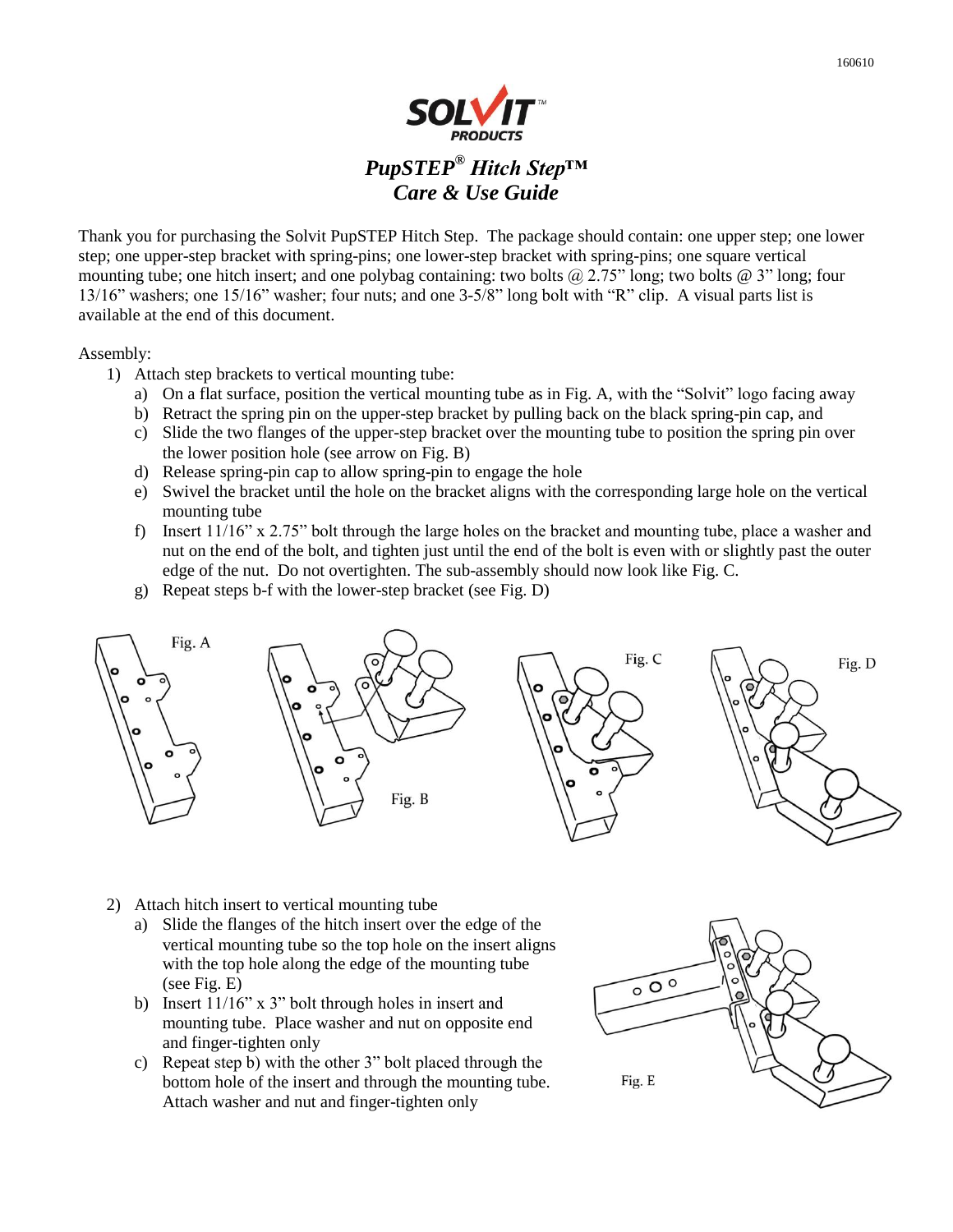- 3) Test-fitting the steps on the vehicle
	- a) Take this sub-assembly plus both steps and the 3-5/8" bolt to the vehicle
	- b) Mount the sub-assembly to the vehicle by sliding the hitch insert into the vehicle's hitch receiver until the first hole in the hitch insert is aligned with the hole in the vehicle receiver. Insert the 3-5/8" bolt into this hole and turn a few times by hand (see Fig. F). This will hold the insert in place while performing the following steps…
	- c) Place the upper and lower steps into the respective step brackets by retracting the red spring-pin cap, sliding the step into the bracket and releasing the spring-pin so the pins engage the holes on the step brackets (see Fig. G). Note the square tube on the lower step has two position holes – for now, use the hole near the open end.
	- d) Examine the position of each step relative to the height of vehicle's cargo area and the ground. The two steps should be roughly in the middle of this vertical span. To raise the position of the steps, first remove them from the brackets and set aside. Then remove the two bolts described in steps 2)b) and 2)c) and move the mounting bracket up until the holes on the bracket align with holes on the hitch insert. Replace the two 3" bolts and two steps and re-measure the vertical spacing.
	- e) Once the preferred height of the steps is achieved, firmly tighten the nuts on the 3" bolts connecting the hitch insert and vertical mounting tube.
- 4) Connecting hitch insert to vehicle: The hitch insert includes three mounting holes along the square tube section. The first and third holes are threaded, and work with the included 3-5/8" bolt. The middle mounting hole is larger, has no threads, and works with a "standard"

(5/8") hitch pin which is available for purchase from Solvit's website, or from automotive parts retailers. To determine which attachment method is better, consider:

- The "standard" hitch pin requires no tools to install/uninstall but the result is the hitch insert is relatively loose in the hitch receiver, which allows the steps to move more when used.
- The threaded, 3-5/8" bolt "clamps" the hitch insert to the hitch receiver and reduces movement between these two parts. This method also offers two mounting positions, to better fit the vehicle. This method requires a wrench to install/uninstall so it is not as easy to remove the entire assembly from the vehicle. However, because the steps can be removed or stowed when not in use, the hitch assembly can be left in place, so we recommend using this method of attachment. (Always make sure to insert the "R" clip into the end of the 3-5/8" bolt. **This is an important safety feature!**)
- 5) Using the Hitch Step: Once the mounting bracket sub-assembly is connected to the vehicle, the steps can be stowed in the horizontal or vertical position, or removed and stowed inside the vehicle. Releasing the black spring-pins allows the stairs to move between the vertical and horizontal positions. Releasing the red spring-pins allows the steps to be removed from the mounting bracket. If you plan to leave the steps in the mounting bracket while driving, we recommend stowing them in the vertical position to avoid road grime and debris (see Fig. H). The lower step has two position holes and we recommend locating the spring-pin in the hole closest to the step platform when stowed, and the opposite hole when in use.

For vehicles with 1.25" hitch receivers, Solvit offers a special adapter. Check our website for more details.

CAUTION: To avoid injury, always maintain control of the steps when raising and lowering. Periodically check all bolts to make sure they are tight. If you have connected the hitch insert using the 3-5/8" bolt, make sure the "R" clip is installed. **This is an important safety feature!**